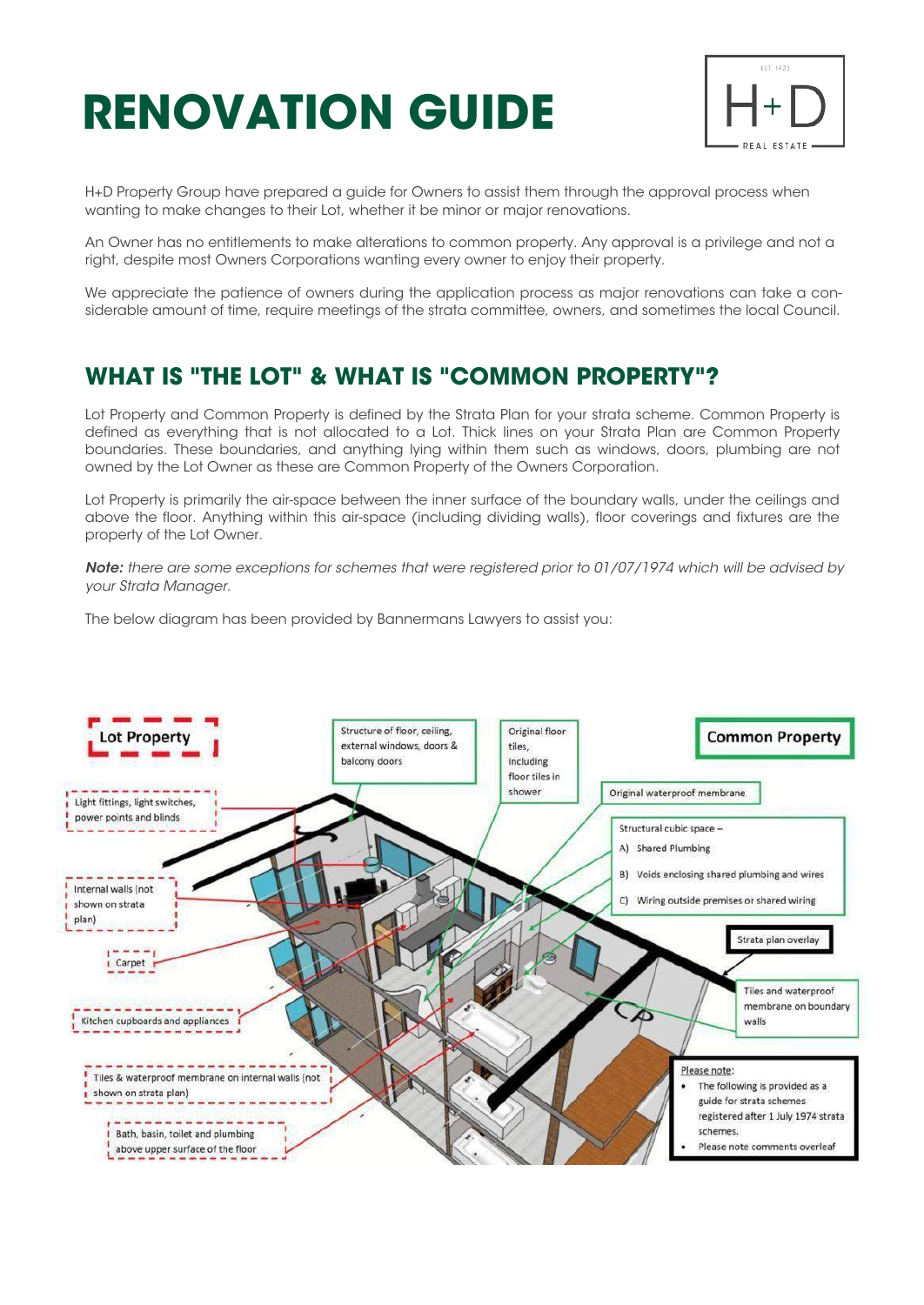# **TYPES OF RENOVATIONS & APPROVALS**



There are three categories of renovations under the Strata Schemes Management Act 2015 (NSW) which are considered as follows:

#### COSMETIC WORK

The following work will generally not require approval:

- · Installing hooks, nails or screws for hanging paintings on walls.
- · Installing/replacing handrails
- · Painting
- · Filling minor holes/cracks in internal walls
- · Laying carpet
- · Installing/replacing built-in wardrobes
- · Installing/replacing internal blinds & curtains.

#### The following is *not cosmetic work*:

- · Work categorised as "minor renovations"
- · Work involving structural changes
- · Work that changes the external appearance of a lot or common property, including fire safety systems
- · Work involving waterproofing
- · Work involving plumbing
- · Work involving exhaust systems
- · Work involving reconfiguring walls

#### OTHER RENOVATION WORK

The following work will generally require a special resolution at a general meeting of the Owners Corporation and the drafting of a special by-law:

- · Work involving waterproofing
- · Working involving structural changes
- · Work involving reconfiguring load-bearing walls
- · Work that changes the external appearance of a lot
- · Work that requires the permanent occupation of common property
- · Work that is not categorised as "cosmetic work" or "minor renovations"

#### MINOR RENOVATIONS

The following work will generally require a resolution at a general meeting of the Owners Corporation:

- · Renovating a kitchen
- · Changed recessed light fittings
- · Installing/replacing wood or other hard floors
- · Installing/replacing wiring, cabling or power points
- · Work involving reconfiguring nonloadbearing walls
- · Removing carpet or other soft floor coverings to expose underlying wood or other hard floors
- · Installing a rainwater tank
- · Installing a clothes line
- · Installing a reverse cycle split system air-conditioner
- · Installing double or triple glazed windows
- · Installing a heat pump
- · Installing ceiling insulation

#### The following is *not a minor renovation*:

- · Work categorised as "cosmetic work"
- · Work involving structural changes
- · Work that changes the external appearance of a lot
- · Work involving waterproofing
- · Work that must be authorised by a by-law

#### **IMPORTANT NOTES**

From time to time, the Owners Corporation may pass a special by-law that can place certain types of renovations into either the "cosmetic work" or "minor renocations" categories.

It is important that owners read and understand all by-laws registered for their scheme.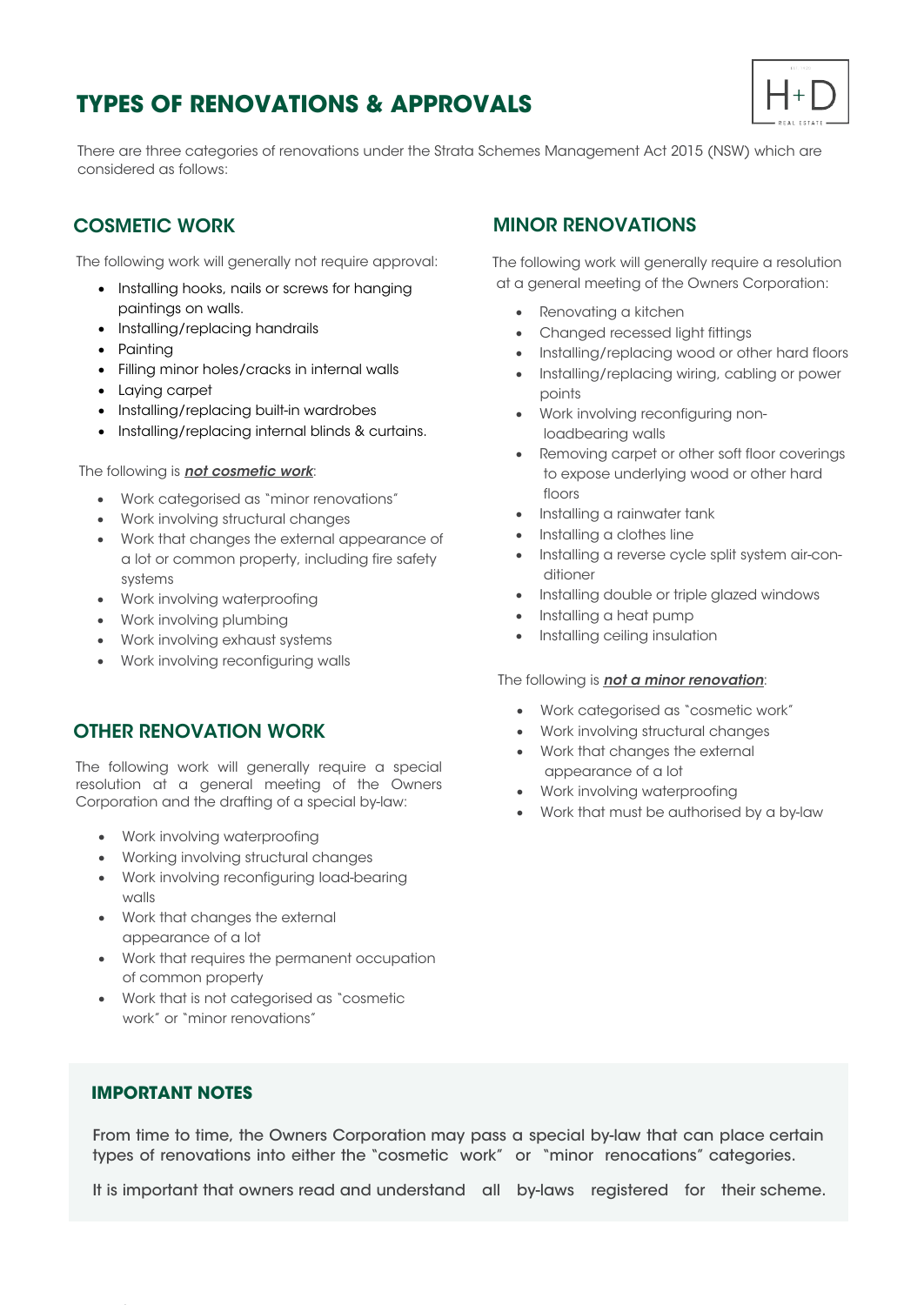# **APPLICATION FORM (PART 1)**

TO BE COMPLETED BY THE LOT OWNER



#### OWNER DETAILS:

| Full Name(s)         |  |
|----------------------|--|
| Strata Plan          |  |
| Address              |  |
| Phone No.            |  |
| Unit No.             |  |
| <b>Email Address</b> |  |

#### PROPOSED RENOVATION DETAILS:

Please provide the scope of proposed works to be carried out to your Lot. Please attach any proposed plans/diagrams with the application or scope of works if more space is required:

| <b>Commencement date</b>                   | <b>Expected duration</b><br>of works |  |
|--------------------------------------------|--------------------------------------|--|
| Proposed method of remov-                  |                                      |  |
| ing trade waste & debris                   |                                      |  |
|                                            |                                      |  |
| Proposed method of<br>delivering materials |                                      |  |
|                                            |                                      |  |
| Proposed method of                         |                                      |  |
| contractor parking                         |                                      |  |

#### **CHECKLIST**

I have attached:

- ☐ A copy of the proposed contractor's licence
- ☐ A copy of the proposed contractor's insurances
- ☐ Sketches/diagrams depicting the layout prior to works
- ☐ Sketches/diagrams depicting the layout on completion of works

This form was completed by:

Full Name Signature

Dated: / /

#### I understand that it is my responsibility to:

- · Notify the strata manager of any changes to the proposed contractor and work times
- Circulate notices to my neighbours informing them of the work times, rubbish, delivery & parking arrangements
- · Ensure the contractor protects the common areas & cleans all common ar eas daily
- If requested, provide the Strata Committee with access to inspect before and after the works.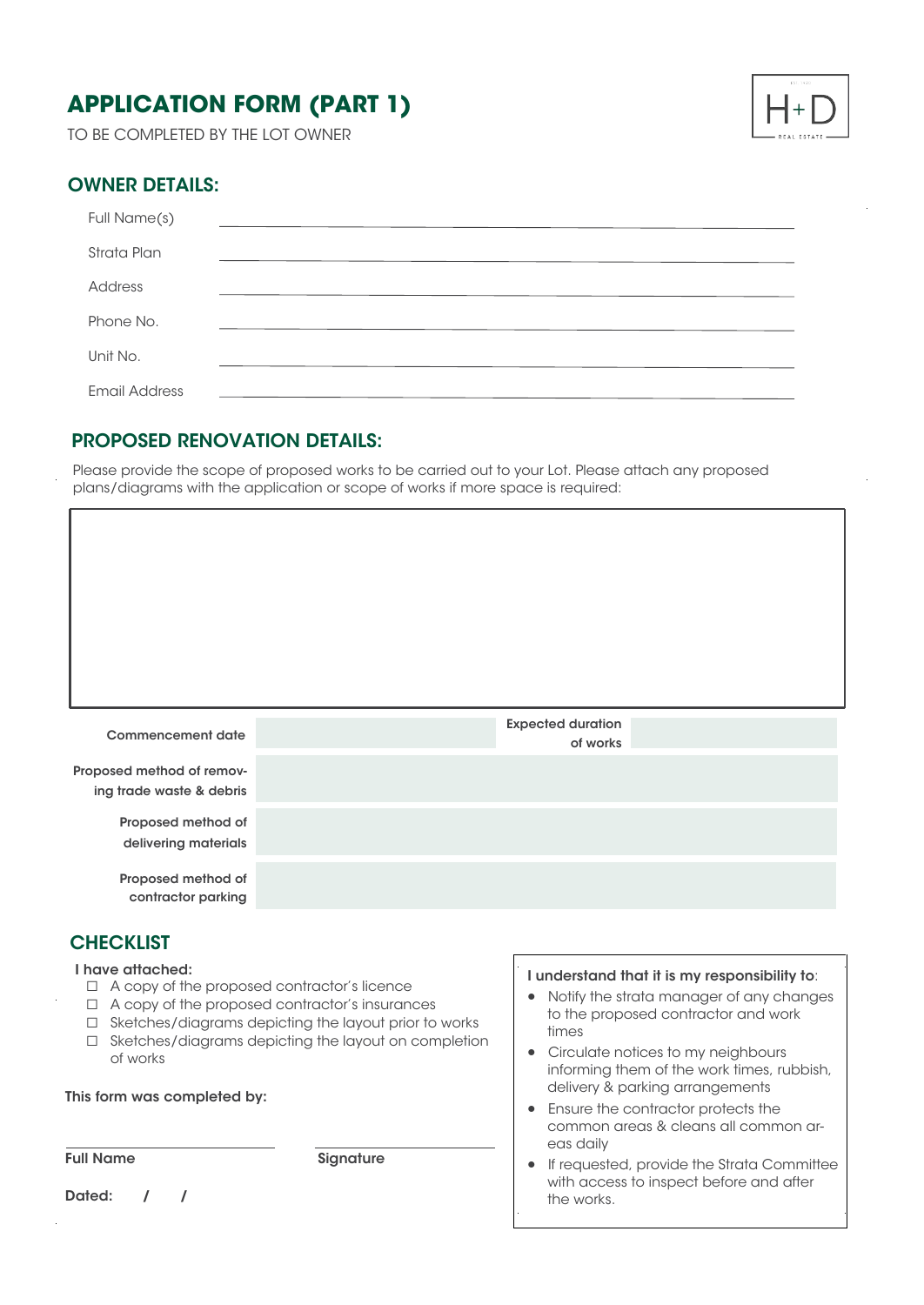# **COMMENCEMENT OF WORKS (PART 2)**

TO BE COMPLETED BY THE LOT OWNER



#### CONFIRMED RENOVATION DETAILS

| Commencement date                          | <b>Duration of works</b> |
|--------------------------------------------|--------------------------|
| Method of removing trade<br>waste & debris |                          |
| <b>Method of delivering</b><br>materials   |                          |
| Method of contractor<br>parking            |                          |

#### **CHECKLIST**

#### I have:

- □ Read and understood any further instructions/conditions for approval provided by the Strata Committee/ Owners Corporation.
- ☐ Placed a notice on the notice board or prominent place in the building informing my neighbours for the work times, rubbish, delivery and parking arrangements.
- ☐ Advised the contractor to protect all the common areas and clean common areas daily.
- ☐ Provided the Strata Committee with the opportunity to access and inspect my Lot prior to renovations.
- ☐ Obtained all necessary consent from the local council or any other authority required.

### **COMPLETED WORK (PART 4)**

TO BE COMPLETED BY THE LOT OWNER

#### **CHECKLIST**

#### I have:

- □ Completed my renovation work.
- ☐ Inspected the common areas to ensure they are not damaged and free from debris as a result of the renovations.
- □ Supplied any waterproofing certificates and/or engineering certificates to the Strata Manager.
- ☐ Provided the opportunity for the Strata Committee to access and inspect after the completed works.

#### LOT OWNER SIGN-OFF

Full Name Signature

Dated: / /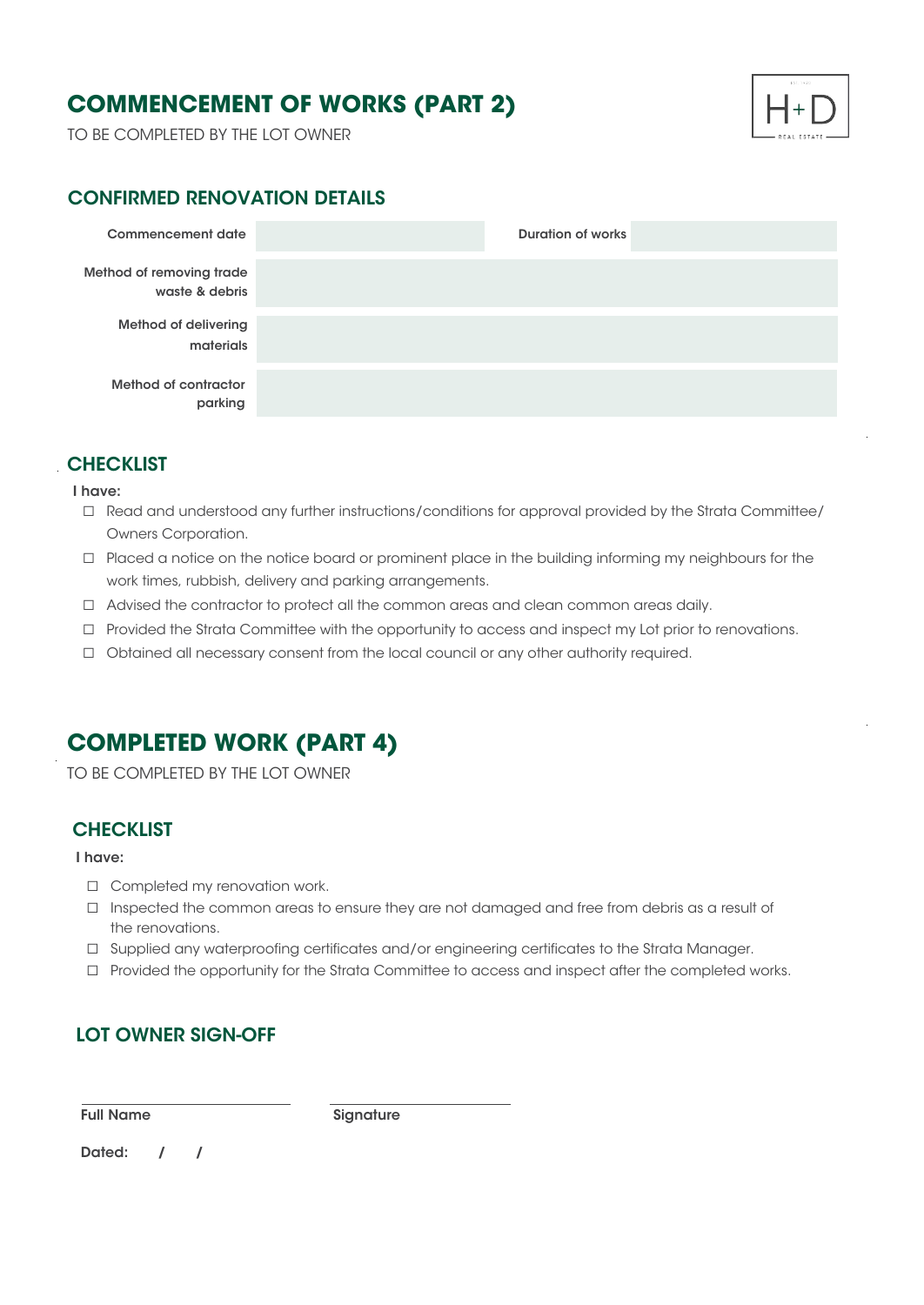# **WHAT APPROVALS DO I NEED TO RENOVATE MY UNIT?**



# **APPROVAL OF RENOVATIONS**

Owners of lots in strata title schemes often wish to undertake renovations and the approvals required to carry out and use those works varies from scheme to scheme. Fortunately, this approvals process has been simplified for some works by the Strata Schemes Management Act 2015 ("SSMA 2015") and Regulations under that SSMA 2015. However:

- This article assumes that the Owners Corporation has adopted the model by-laws contained in the Regulations under the SSMA 2015, or former Regulations under the Strata Schemes Management Act 1996, and different requirements may apply if the owners corporation has adopted different by-laws.
- This article does not represent an exhaustive list of all approvals which might be required. One should always consider whether any of the following additional approvals are required:
	- o Statutory approvals, including development consent/complying development certificate, construction certificate and occupation certificate from Council or a private certifier and plumbing approvals from a water services coordinator.
	- o Notification to the architect who designed the building, in some cases, where the architect's moral rights under the Copyright Act 1968 might otherwise be infringed.
	- o Community Association approval, where the property forms part of a community title scheme.
	- o Building Management Committee ("BMC") approval, where the owners corporation is a member of a BMC administering properties of its members under a strata management statement.
	- o The last two are much more likely where the works are visible from outside the lot, e.g. works in relation to roofing, balconies or windows, which could be seen as impacting on the visual theme of the area.
- Other options may need to be considered. For example, a strata subdivision (to transfer part of the common property to the relevant lot), rather than a section 108 approval/section 143 by-law, may be more appropriate in the case of substantial works.

# **CLASSIFICATION OF WORKS, AND APPROVALS REQUIRED?**

Under the SSMA 2015 and Regulations under that SSMA 2015, works are now separated into the following separate classifications, each having particular approval requirements:



T: (02) 9929 0226 M:0403738996 ABN: 61649876 437 W: www.bannermans.com.au AUSTRALIA E: dbannerman@bannermans.com.au P: POBox 514 NORTH SYDNEY NSW 2059

©Copyright Bannermans Lawyers 2017.

Liability limited by ascheme approved under Professional Standards Legislation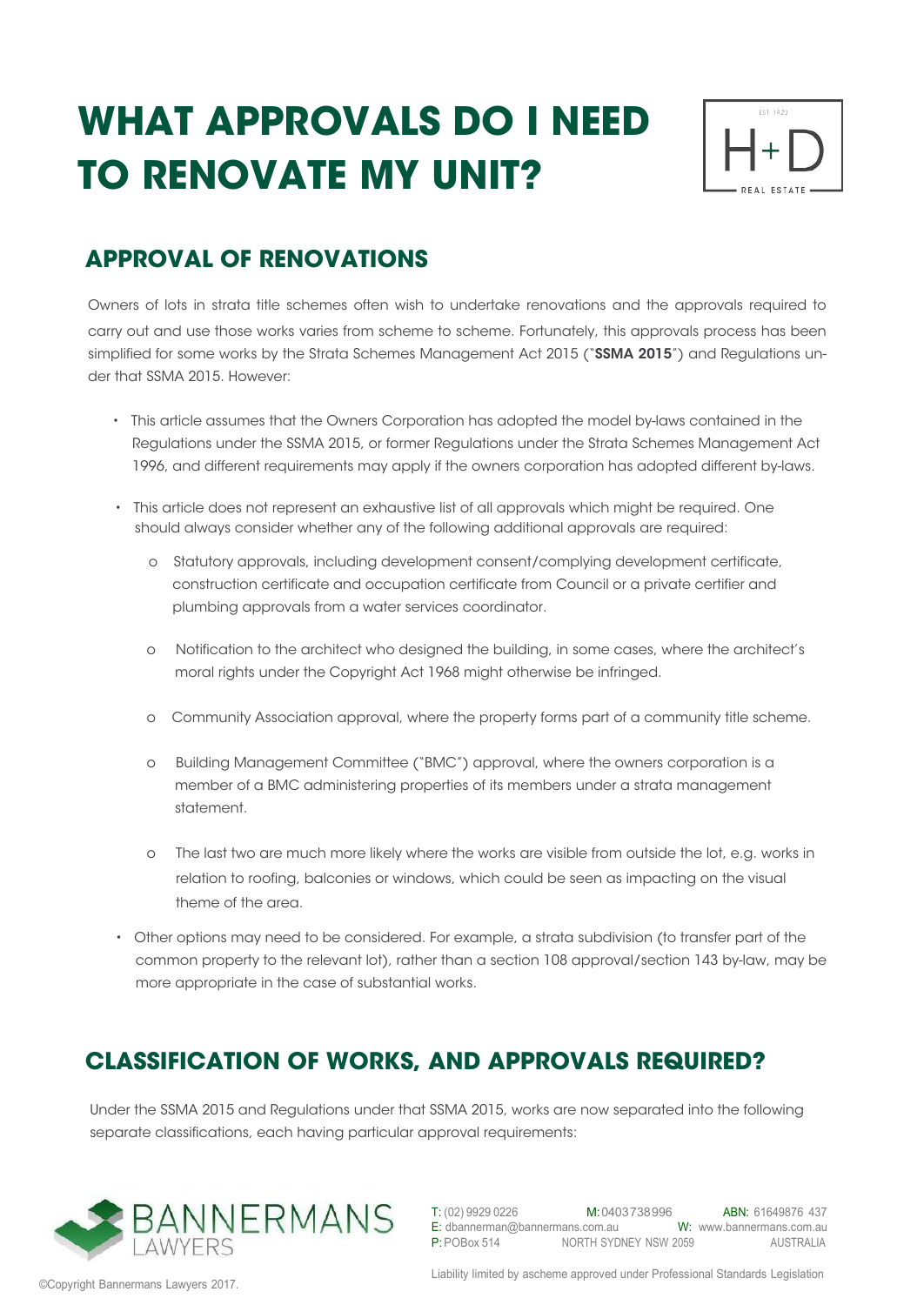#### 1. COSMETIC WORKS – SECTION 109 – NO APPROVAL REQUIRED



Types of works: Cosmetic works are very minor internal works to common property such as:

- installing or replacing hooks, nails or screws for hanging paintings and other things on walls;
- installing or replacing handrails;
- painting;
- filling minor holes and cracks in internal walls;
- laying carpet;
- installing or replacing built-in wardrobes;
- installing or replacing internal blinds and curtains;

However, certain classes of works are excluded, such as:

- minor renovations for the purposes of section 110;
- work involving structural changes,
- work that changes the external appearance of a lot;
- work that detrimentally affects the safety of a lot or common property;
- work involving waterproofing or the plumbing or exhaust system of a building;
- work involving reconfiguring walls; and
- work for which consent (for example development consent or complying development certificate) or another approval is required under any other Act. The State Environmental Planning Policy (Exempt of Complying& Development Codes) 2008 may be applicable and if so is worthwhile considering, especially it for things like air conditioning, wherein for instance air-conditioning above 1.8 units from existing ground level or which reduces the existing fire resistance level of the wall, is not exempt development: see link: http://www.legislation.nsw.gov.au/#/view/EPI/2008/572;

Approvals and notifications required: No approval or notifications required. An owner may simply undertake the works.

#### 2. MINOR RENOVATIONS – SECTION 110 AND SECTION 28 – APPROVAL BY ORDINARY RESOLUTION AT A GENERAL MEETING

Types of works: Minor renovations to common property in connection with the owner's lot include but are not limited to work for the purposes of the following:

- renovating a kitchen,
- changing recessed lightfittings,
- installing or replacing wood or other hard floors,
- installing or replacing wiring or cabling or power or access points,
- work involving reconfiguringwalls,
- removing carpet or other soft floor coverings to expose underlying wooden or other hard floors,
- installing a rainwater tank,
- installing a clothesline,
- installing a reverse cycle split system air conditioner,
- installing double or triple glazed windows,
- installing a heat pump, and
- installing ceiling insulation.



T: (02) 9929 0226 M: 0403 738 996 ABN: 61649876 437 E: dbannerman@bannermans.com.au W: www.bannermans.com.au AUSTRALIA P: POBox 514 NORTH SYDNEY NSW 2059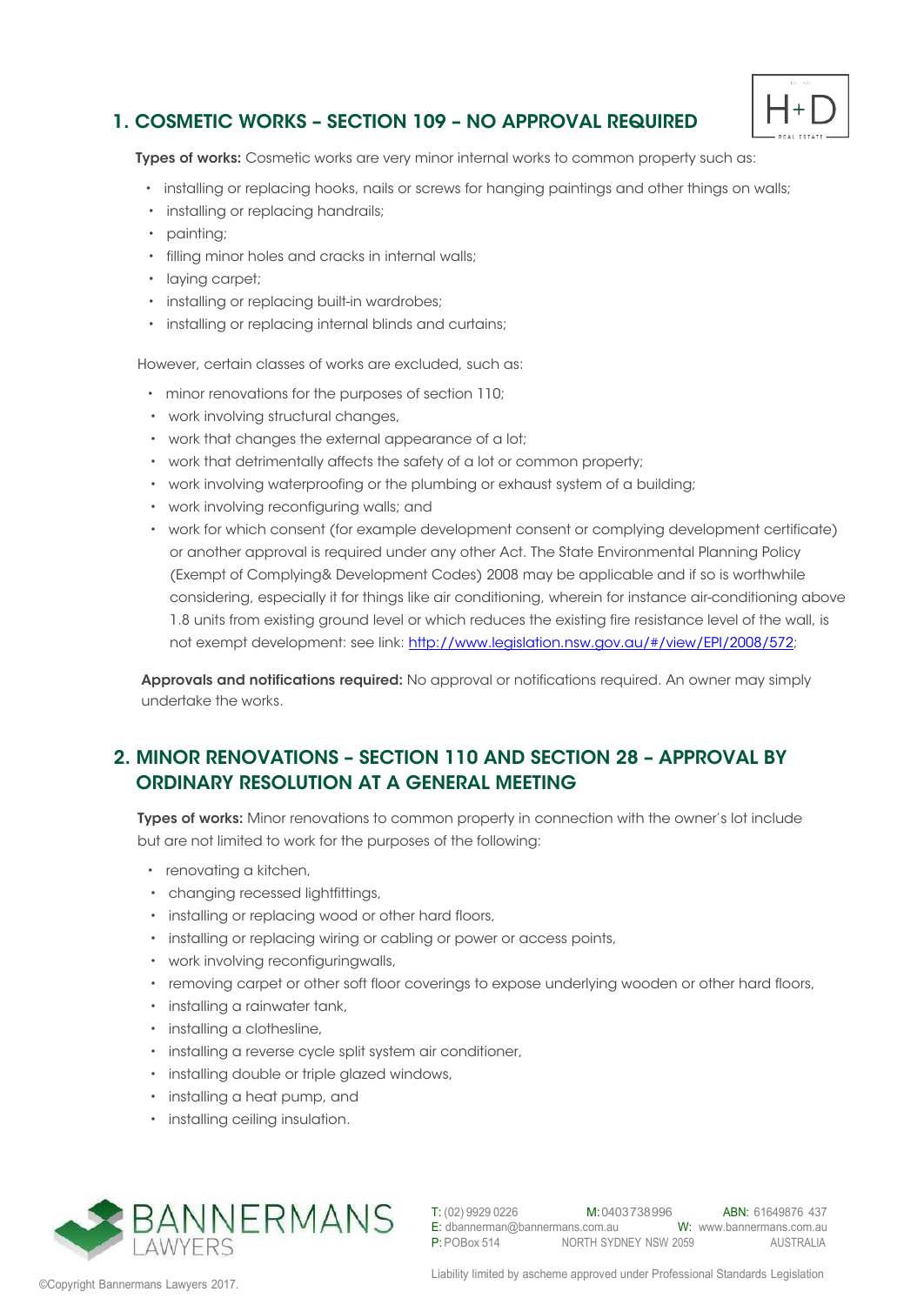However, certain classes of works are excluded, such as:



- cosmetic works for the purposes of section 109;
- work involving structural changes,
- work that changes the external appearance of a lot;
- work involving waterproofing;
- work for which consent (for example development consent or complying development certificate) or another approval is required under any other Act; and
- work that is authorised by a common property rights by-law or a by-law made under Part 6 of the SSMA 2015; and

Approvals and notifications required: Approval of the owners corporation given by ordinary resolution at a general meeting or approval of the strata committee if this function has been delegated to the strata committee by way of a by-law. A special resolution authorising the work is not required.

### 3. WORKS APPROVED UNDER A COMMON PROPERTY RIGHTS BY-LAW – SECTION 143 – SPECIAL RESOLUTION AND BY-LAW REQUIRED

Types of works: We anticipate that in relation to renovations and alterations, common property rights by-laws will be reserved for those situations where the works fall within the scope of section 108 and require approval by special resolution. Procuring such a by-law will provide the lot owner with benefits including that it will have a clearly documented and registered right to retain the works in place.

Approvals and notifications required: The grant of a common property rights by-law requires:

- Approval by special resolution at a general meeting; and
- The prior written consent of each owner on whom the by-law confers rights or special privileges.

#### 4. WORKS CHANGING COMMON PROPERTY – SECTION 108 - OTHERWISE REQUIRING APPROVAL BY SPECIAL RESOLUTION AND POSSIBLY A BY-LAW

Types of works: Any works that include add to the common property, alter the common property or erect a new structure on common property for the purpose of improving or enhancing the common property, but excluding:

- Cosmetic works (under section 109); and
- Minor renovations (under section 110).

Approvals and notifications required: Approval under this section requires:

- Approval by special resolution at a general meeting; and
- If the lot owner is to be responsible for maintenance and repairs (as is common):
	- o A by-law authorising the works and addressing the maintenance and repair obligations; and
	- o The prior written consent of each owner on whom the by-law confers rights or special privileges.

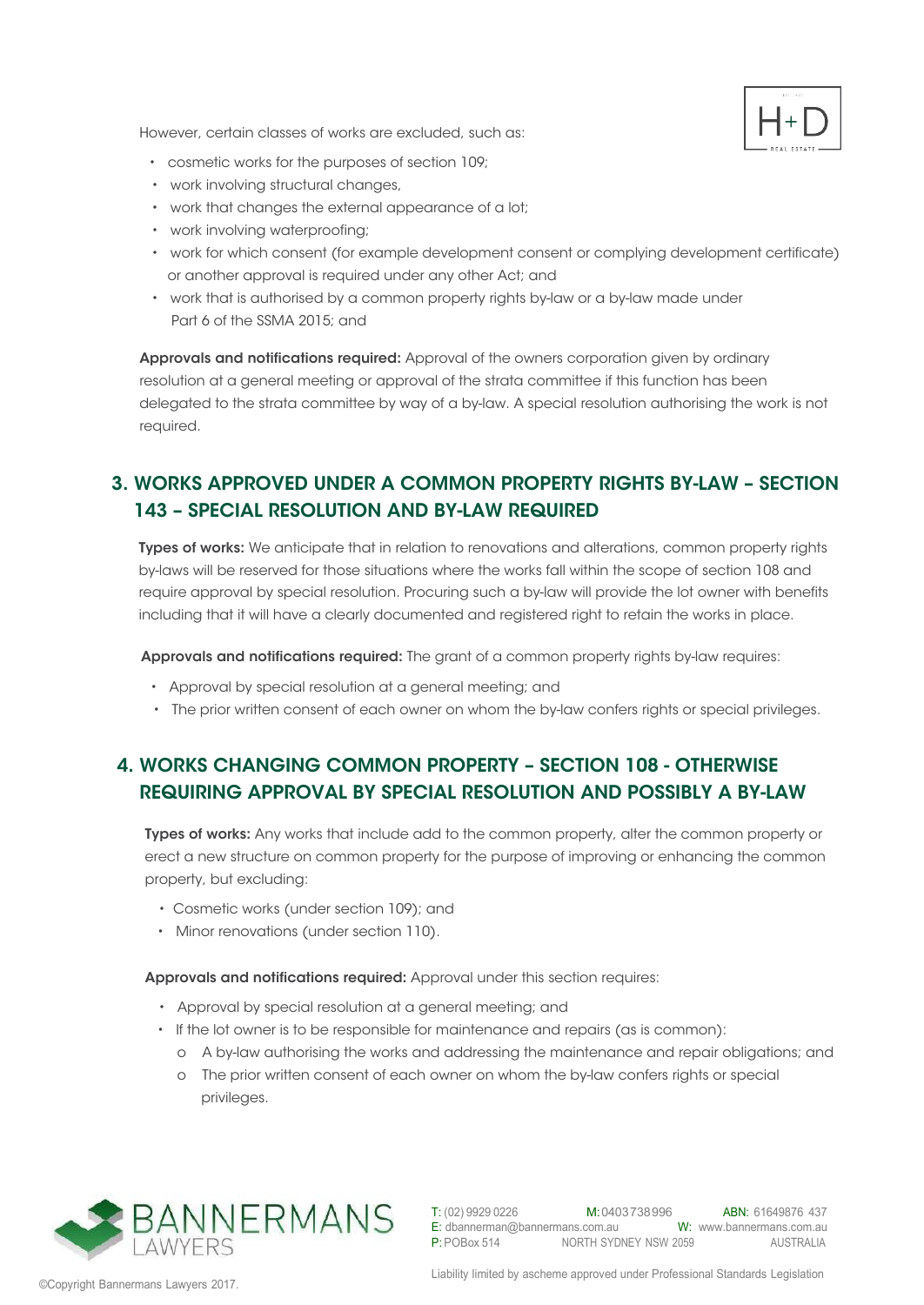# **FREQUENTLY ASKED QUESTIONS**



#### 1. WHY BOTHER WITH A MOTION AND BY-LAW?

From the owners corporation's perspective:

- A by-law can create a clear and transferable right and obligation.
- A by-law can allocate maintenance obligations in relation to the owner and subsequent owners of the relevant lot.

From the lot owner's perspective:

- The owners corporation can require removal of works and reinstatement of the common property if works have not been approved and approval was required.
- An owner may not have a right of exclusive use of the works without a by-law.
- Registration of a by-law will make the lot more attractive to a buyer, removing a legal concern.

#### 2. HOW DO I GET APPROVALS AND BY-LAWS?

Where approval is required, the lot owner should provide the owners corporation with the following for approval:

- details of the proposed works, including plans and specifications and ideally a report from an appropriate expert consultant, particularly if structural works are proposed;
- duration and times of the work;
- details of the persons carrying out the work, including qualifications to carry out the work; and
- arrangements to manage any resulting rubbish or debris.
- draft motions, approvals and where applicable, by-laws.

Once all required items are required, the owners corporation may convene a meeting for the purpose of considering and possibly passing motions effecting those approvals and where applicable, by-laws. However, unless certain requirements are satisfied, it would be open to the owners corporation to wait until the next general meeting rather than convene a special one for your works.

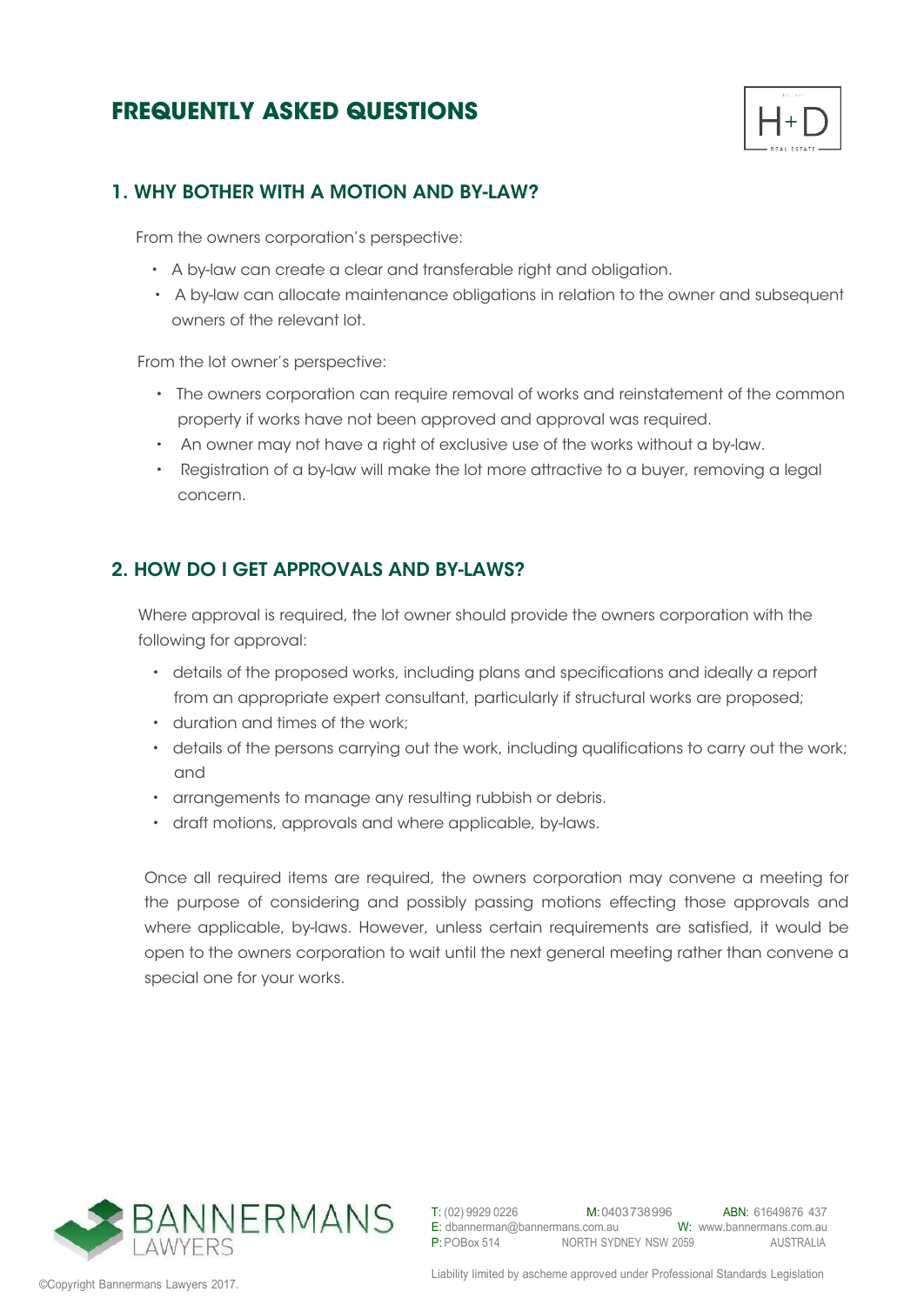#### 3. WHAT HAPPENS IF THE APPROVAL IS NOT GIVEN AND/OR THE BY-LAW IS NOT PASSED?

In these circumstances,it maybe necessary for the lot owner to make an application to the New South Wales Civil and Administrative Tribunal seeking appropriate orders.

### 4. WHAT DO I DO IF THE WORK HAS ALREADY BEEN CARRIED OUT WITHOUT A BY-LAW WHERE ONE WAS REQUIRED?

A by-law conferring a right of exclusive use or a special privilege in respect of the relevant works can be made after the works have been carried out. Strictly speaking, approval of alterations/additions to common property under section108 or 110of the SSMA 2015 cannot be given retrospectively, but there are various options available depending on the specific circumstances and details should be provided to the owners corporation, so that appropriate action can be taken.

### 5. WHAT CAN THE OWNERS CORPORATION DO IF THE WORK CARRIED OUT HAS CAUSED DAMAGE?

Section 132 of the SSMA 2015 allows for the Tribunal, on application by an owners corporation, to make the following orders if satisfied that work carried out by or for an owner or occupier has caused damage to common property or another lot:

- (a) to make an order that the owner or occupier performs the work or takes other steps as specified in the order to repair the damage,
- (b) an order that the owner or occupier pay to the owners corporation or the owner of the lot a specified amount for the cost of repairs of the damage and any associ ated costs, including insurance and legal costs.

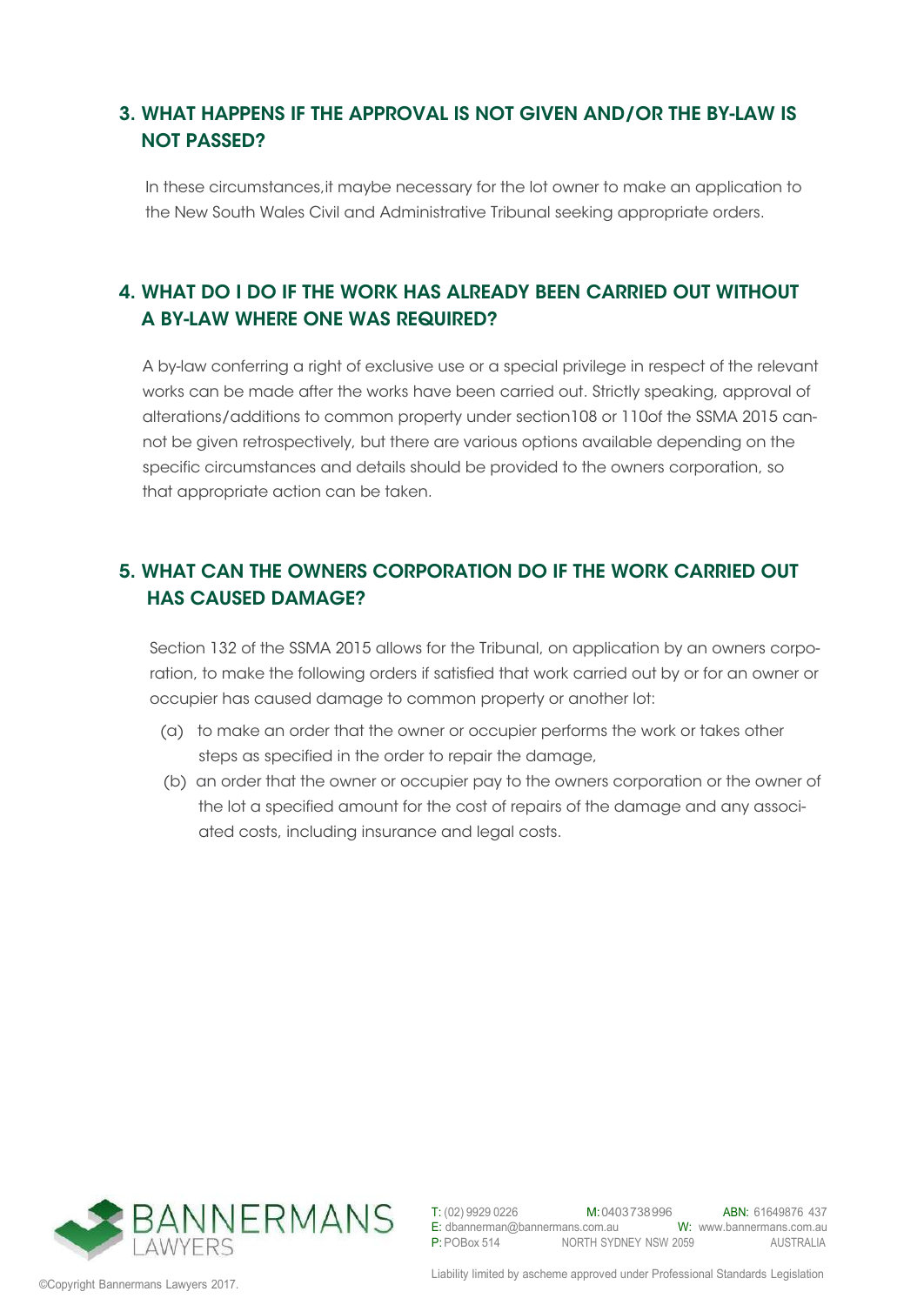#### **The 7 Easy Steps for your Renovation Journey**

#### **STEP ONE: Draft the By-Law**

Draft a by-law using DIY By-laws, or with the assistance of a strata lawyer. Your by-law should describe the renovation works, specifying the location of the works as well as any impact the works will have on common property.





#### **STEP TWO: Before the Meeting**

Send the draft by-law, motion and consent form to your strata manager to include in the agenda for the next general meeting.

Be sure to find out when the next general meeting is and if the timing of the next meeting doesn't suit your timeline, ask your strata manager about the costs of holding an additional meeting.

#### **STEP THREE: The Agenda**

The notice of meeting agenda including your draft motion and by-law will be sent to all lot owners of your scheme, usually 21 days prior to the general meeting. Don't forget to send your strata manager your signed consent form before the generalmeeting.



#### **STEP FOUR: The General Meeting**

The lot owners attending the general meeting will vote on each of the motions listed in the agenda, including your motion for your renovation by-law. Your motion will need to be specially resolved.

**Getin touch | (02)99290226 | Suite702, 2ElizabethPlazaNorthSydney | ww.bannermans.com.au**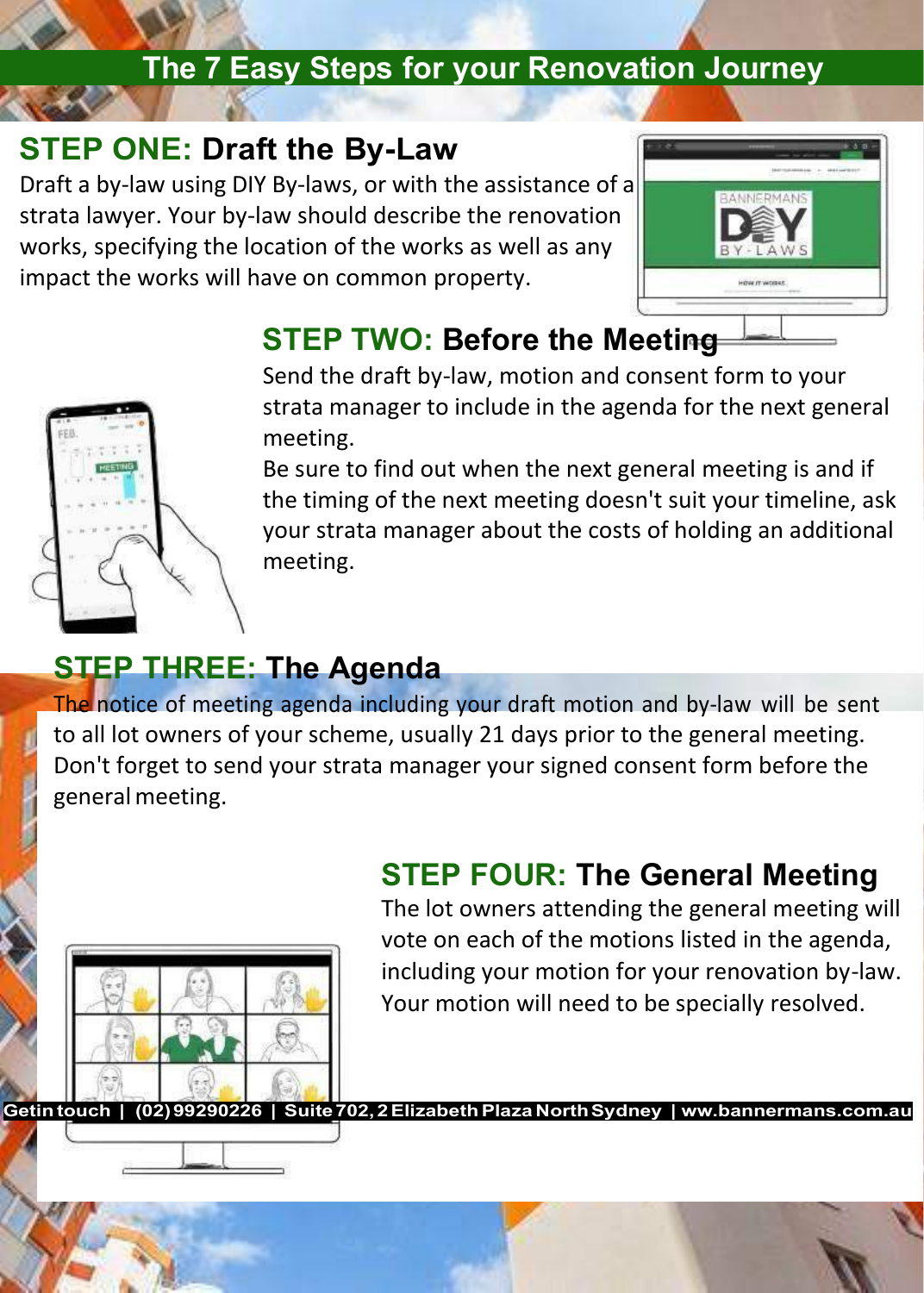#### **The 7 Easy Steps for your Renovation Journey**

#### **STEP FIVE: Consolidation**

Every time a scheme makes a new by-law, the new by-law needs to be added to the list of the schemes existing by-laws before your by-law can be registered. This is called consolidating the by-laws. Speak to your strata manager and a lawyer to assist with this process, and to confirm whether costs will be covered by or shared between yourself and the owners corporation.



#### **STEP SIX: Registration**

Before you start renovating you must confirm that your by-law has been registered with Land Registry Services. Speak to your strata lawyer to assist with this process. Your strata manager can confirm whether the costs of registration will be covered by or shared between yourself and the owners corporation.

#### **STEP SEVEN: Start your Renovations**

You are now ready to start your renovations - good luck!

**Getin touch | (02)99290226 | Suite702, 2ElizabethPlazaNorthSydney | ww.bannermans.com.au**